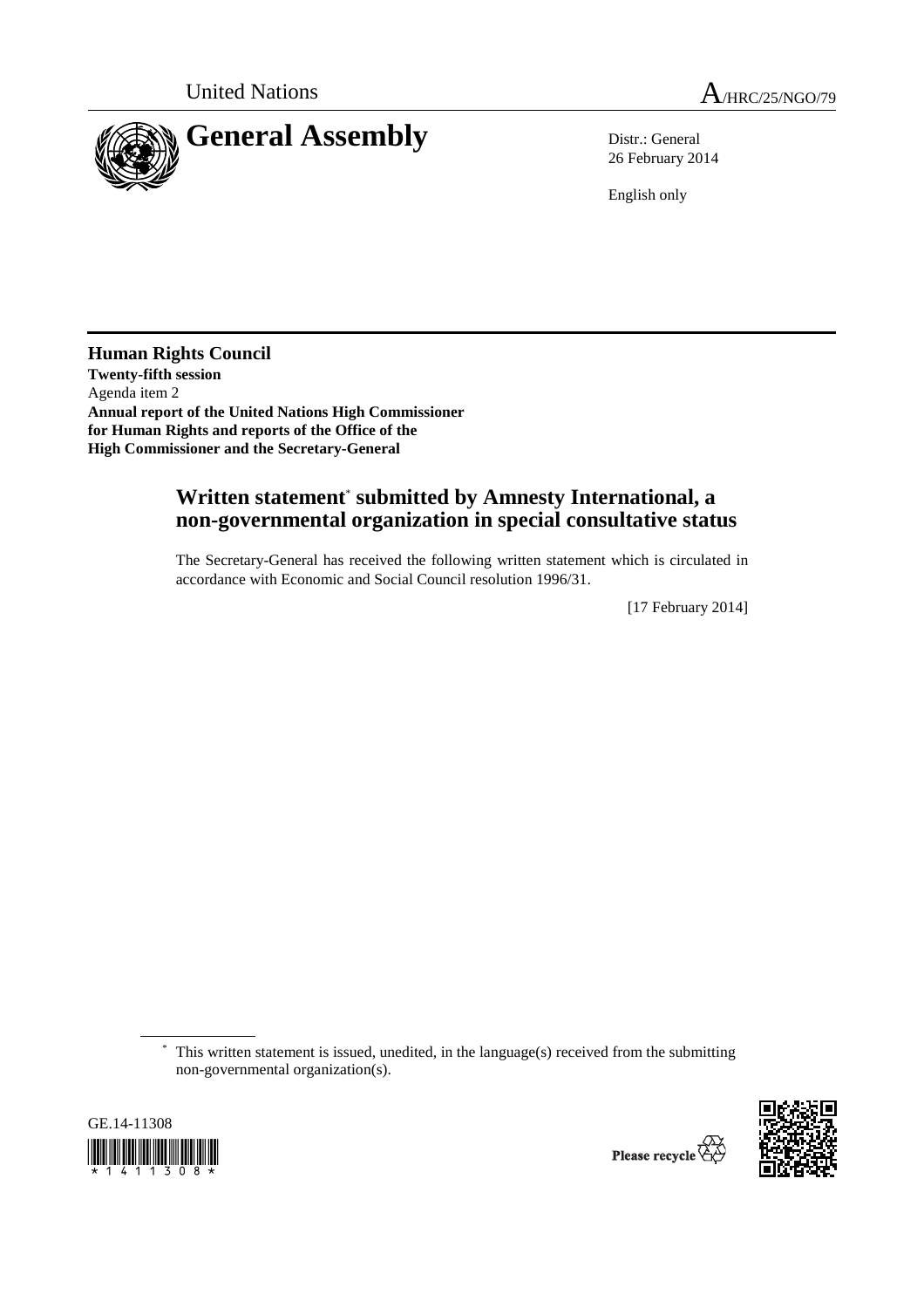# **The human rights situation in Colombia**

Amnesty International reiterates its support for the work of the UN Office of the High Commissioner for Human Rights in Colombia to improve respect for human rights in the country, including through insistence on the full implementation of repeated UN recommendations. The Office's monitoring role has been particularly important in alleviating human suffering in the long-running armed conflict.

The Office's role in providing international scrutiny will become even more critical given the uncertain human rights consequences of any peace agreement, or the failure to reach an agreement, between the government and the Revolutionary Armed Forces of Colombia (FARC). Amnesty International therefore encourages the government to renew the Office's integral mandate for at least a three-year period.

This statement presents an overview of Amnesty International's concerns in Colombia and recommendations to the Human Rights Council.

The ongoing peace negotiations in Havana, Cuba, offer the best chance in over a decade to put an end to hostilities, and with it the abuses and violations of human rights and international humanitarian law (IHL) that have marked the 50 year-old conflict.

However, the government's promotion of legislation that will only serve to boost impunity and the failure of the warring parties to end violations and abuses against civilians, raises question marks about their commitment to human rights and calls into question the long-term viability of any peace agreement.

## **Communities at risk**

Indigenous, Afro-descendent and peasant farmer communities and human rights defenders still bear the brunt of the conflict. All the warring parties – the security forces, either alone or in collusion with paramilitary groups, and the guerrilla – are responsible for abuses and violations of human rights and IHL, including killings of protected persons, enforced disappearances or abductions, torture, forced displacement and crimes of sexual violence.

More than 5 million people have been forcibly displaced during the course of the conflict. According to the latest figures available from the NGO Codhes, more than 250,000 civilians were forced to flee their homes in 2012.

Indigenous communities continue to be hard hit. According to the National Indigenous Organization of Colombia (ONIC), 23 indigenous persons were killed in the first half of 2013.

There has also been concern about the authorities' failure to stem the growing tide of violence against Afro-descendent communities in Buenaventura, Valle del Cauca Department.

#### **The security forces**

There have been continued reports of extrajudicial executions. The numbers are far lower than the thousands recorded during Álvaro Uribe's presidency. However, scant progress has been made in investigating these killings. Some cases are still being transferred to the military justice system, which has an appalling record in holding to account members of the security forces implicated in human rights violations.

Concerns were raised about excessive and disproportionate use of force by the security forces during protests in 2013, including during Indigenous protests in October, the national peasant farmer strike in August and the peasant farmer demonstrations in Catatumbo in June. Senior government and state officials alleged that guerrilla groups had orchestrated the demonstrations, placing protestors at risk of revenge attacks by paramilitaries.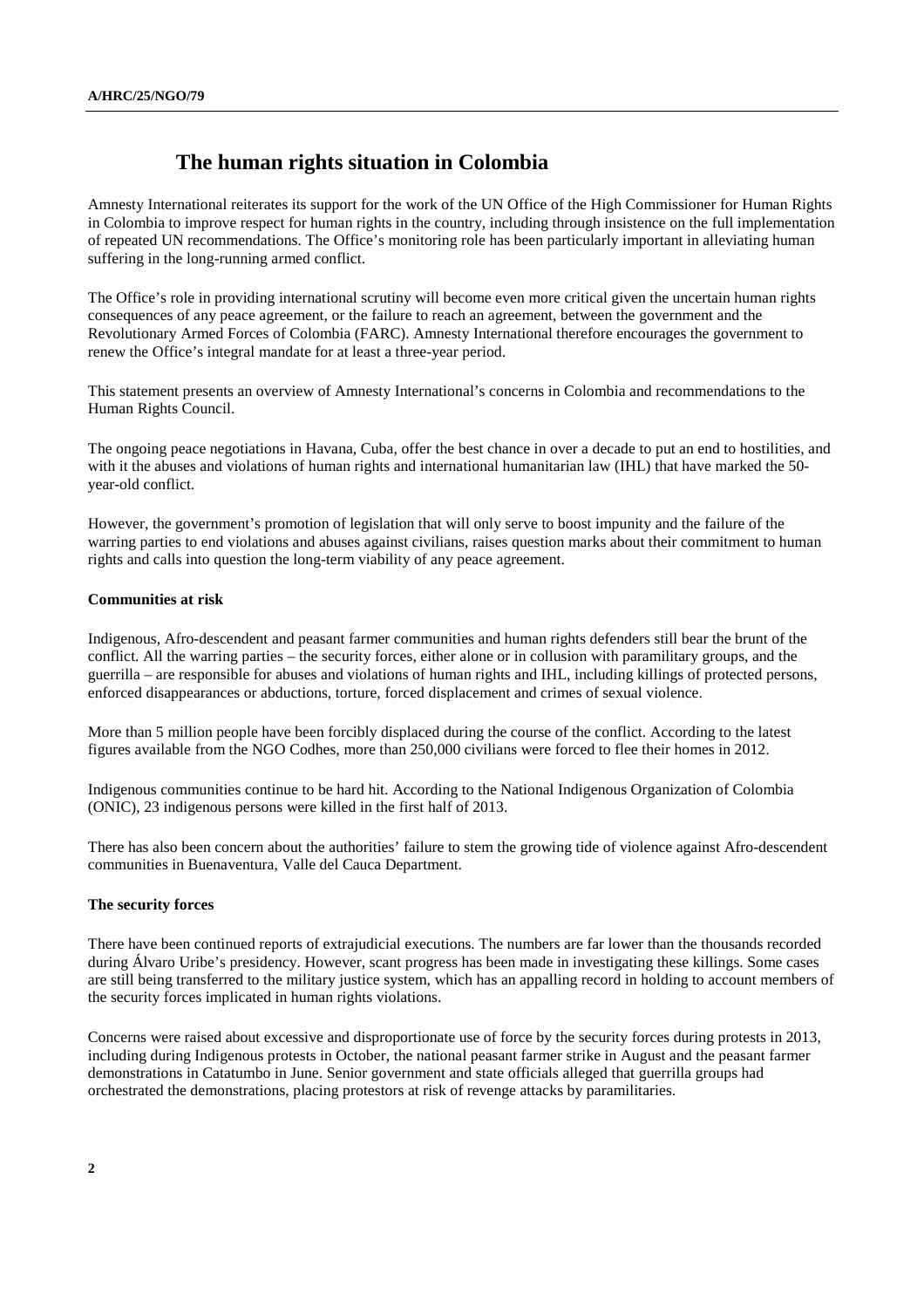#### **Paramilitaries**

Paramilitaries continue to operate despite their supposed demobilization in a government-sponsored process that began in 2005. The government offered reduced prison sentences to thousands of paramilitaries under investigation for human rights violations who laid down their weapons. However, only 22 paramilitaries who surrendered their arms under the 2005 Justice and Peace Law have been convicted of human rights violations. Hundreds of paramilitaries on remand could be freed from prison later this year without having gone to trial, after having spent the maximum eight years in prison stipulated by the law.

There are no effective measures in place to ensure that those released do not again incorporate themselves into paramilitary structures, which continue to commit human rights violations against vulnerable groups and communities.

### **Guerrilla groups**

Guerrilla groups are responsible for human rights abuses and violations of IHL, including killings of protected persons, hostage-taking, use of landmines, recruitment of children, and forced displacement. The FARC are also responsible for indiscriminate attacks, some using explosive devices in urban areas, which injured and killed civilians.

### **Human rights defenders**

According to the NGO Somos Defensores, some 70 human rights defenders, including community, indigenous and afro-descendant leaders, were killed in 2013. The National Trade Union School (ENS) reported that 27 members of trade unions were killed. Land activists and those working on impunity have been particularly vulnerable to attacks.

These attacks, as well as the misuse of the legal system to bring sometimes bogus charges against human rights defenders and the theft of sensitive information from NGO offices, continue to undermine the work of human rights organizations.

Although the state's protection programmes provide security to thousands of individuals at risk, including human rights defenders, these programmes continue to suffer from serious weaknesses. Their effectiveness will continue to be limited as long as the perpetrators of human rights violations and abuses remain confident that they will not be brought to justice.

#### **Land restitution**

The 2011 Victims and Land Restitution Law aims to provide reparation to some victims of the conflict and return to their owners some of the millions of hectares of land misappropriated from them, often violently, by the parties to the conflict.

This law could make a positive impact on victims' lives. However, it is hampered by serious shortcomings, notably the authorities' failure to guarantee the safety of land claimants and to ensure that any return is economically sustainable. Hundreds of land claimants and their representatives have been threatened and dozens killed since the law came into effect.

According to the state's National Protection Unit (UNP), around 1,000 land claimants and leaders have requested protection, although only half of these requests have been granted. According to the Office of the Attorney General more than 30 land claimants and leaders were killed between 2010 and mid-2013, although the true figure is likely to be higher.

#### **Impunity**